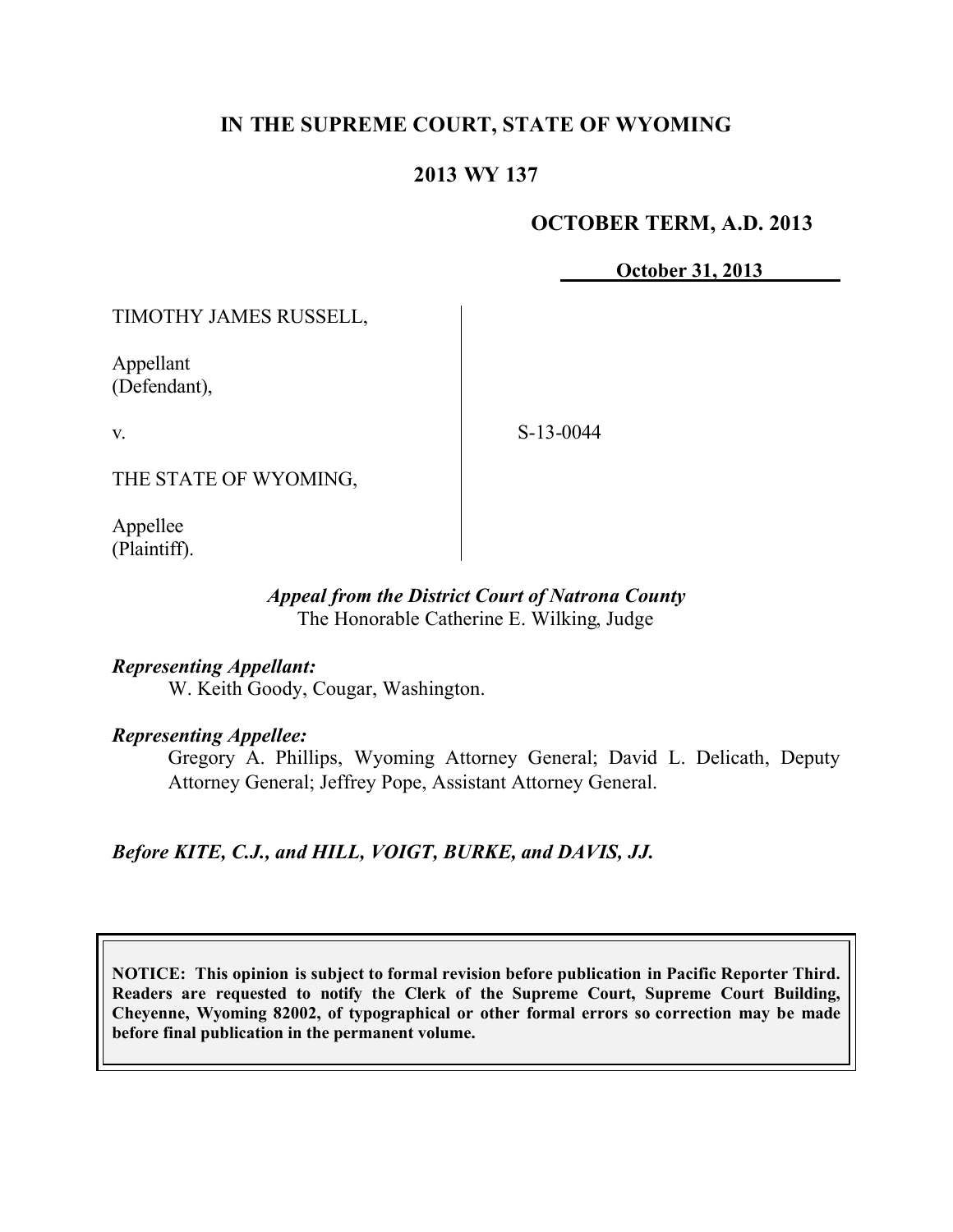## **KITE, Chief Justice.**

[¶1] Timothy James Russell was charged with one count of conspiracy to deliver methamphetamine. Pursuant to a plea agreement with the State, Mr. Russell entered a plea of nolo contendere to the charge. The district court accepted the plea and scheduled a sentencing hearing. Thereafter, Mr. Russell retained new counsel who filed a motion to withdraw the plea. After a hearing, the district court denied the motion. Mr. Russell appealed, claiming the district court abused its discretion when it denied his motion to withdraw his plea. We find no abuse of discretion and affirm.

#### **ISSUE**

[¶2] The issue for this Court's determination is whether the district court abused its discretion when it denied Mr. Russell's motion to withdraw his plea.

### **FACTS**

[¶3] In June of 2012, the Natrona County district attorney's office charged Mr. Russell and eighteen other individuals with conspiracy to possess methamphetamine with intent to deliver in violation of Wyo. Stat. Ann §§ 35-7-1031(a)(i) and 35-7-1042 (LexisNexis 2013). Mr. Russell and the State subsequently reached a plea agreement pursuant to which Mr. Russell agreed to enter a nolo contendere plea to the conspiracy charge and the parties agreed to an eight to fourteen year prison sentence. Mr. Russell entered his plea at a hearing in September of 2012. The district court accepted the plea and scheduled the matter for sentencing.

[¶4] Before the sentencing, a new attorney entered an appearance on Mr. Russell's behalf and filed a motion to withdraw the nolo contendere plea. In support of the motion, counsel cited W.R.Cr.P. 32(d) and *Starrett v. State*, 2012 WY 133, 286 P.3d 1033 (Wyo. 2012). He asserted the motion should be granted because it was made before sentence had been imposed and was for a fair and just reason in that Mr. Russell was innocent of the acts the State alleged he had committed. He further argued the district court was required under *Starrett* to allow Mr. Russell to withdraw his plea because it had not given the advisements required by Wyo. Stat. Ann. § 7-11-507 (LexisNexis 2013) at the plea hearing. Section 7-11-507 provides:

> (a) No judgment of conviction shall be entered upon a plea of guilty or nolo contendere to any charge which may result in the disqualification of the defendant to possess firearms pursuant to the provisions of 18 U.S.C.  $\S$ § 922(g)(1), (9) and  $924(a)(2)$  or other federal law unless the defendant was advised in open court by the judge: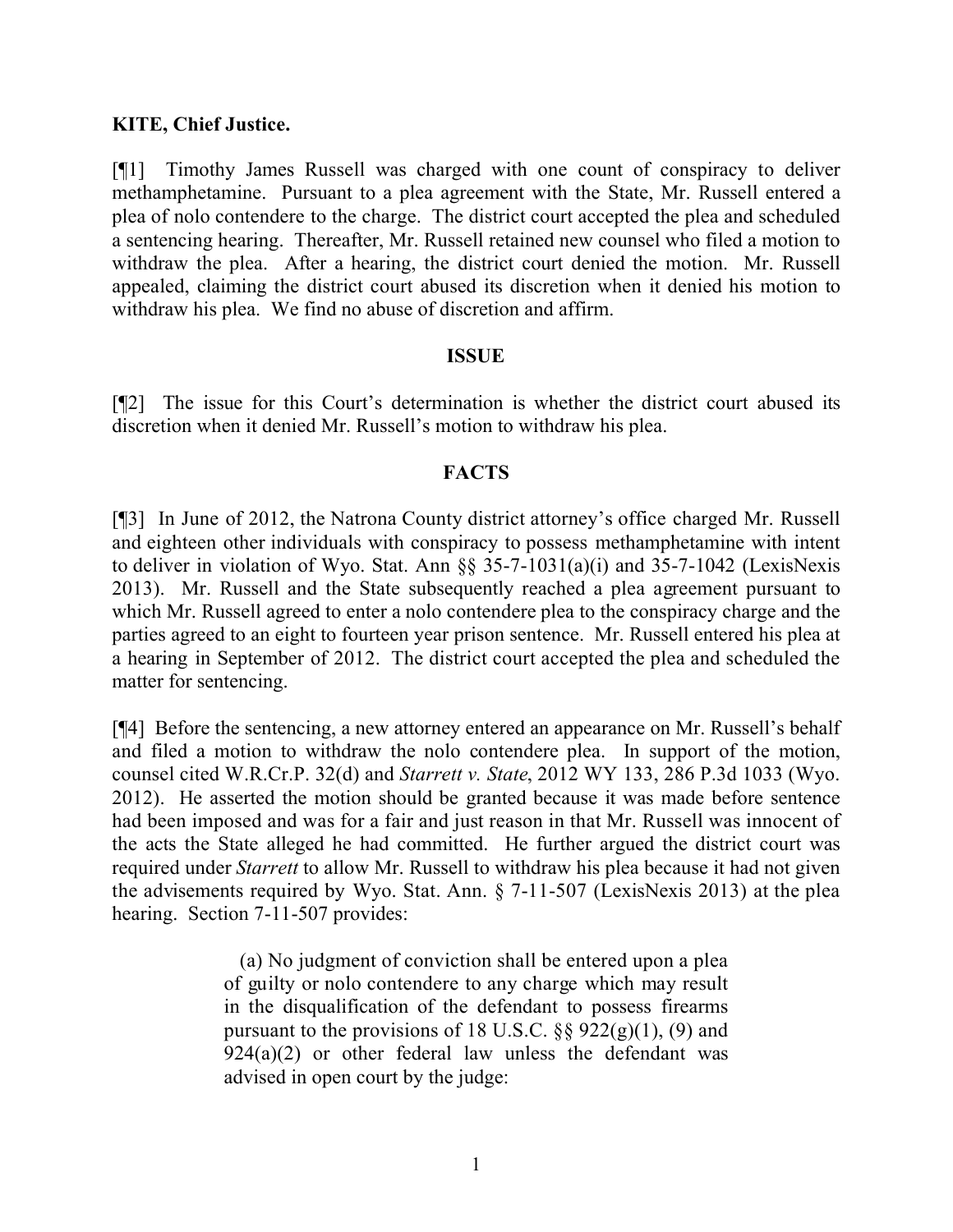(i) Of the collateral consequences that may arise from that conviction pursuant to the provisions of 18 U.S.C. §§ 921(a)(33), 922(g)(1), (9) and 924(a)(2); and

(ii) That if the defendant is a peace officer, member of the armed forces, hunting guide, security guard or engaged in any other profession or occupation requiring the carrying or possession of a firearm, that he may now, or in the future, lose the right to engage in that profession or occupation should he be convicted.

[¶5] After a hearing, the district court denied the motion. Relying on *Dobbins v. State*, 2012 WY 110, 298 P.3d 807 (Wyo. 2012), the district court concluded the denial of a motion to withdraw a plea is proper even when a defendant provides a fair and just reason for withdrawing his plea if the advisements required by W.R.Cr.P. 11 were given before the plea was accepted. The district court reviewed the transcript of the plea hearing and concluded it had complied with Rule 11 and Mr. Russell had entered his plea voluntarily and with full knowledge of the consequences.

[¶6] The district court also analyzed the factors articulated in *Frame v. State*, 2001 WY 72, ¶ 7, 29 P.3d 86, 89 (Wyo. 2001):

> (1)Whether the defendant has asserted his innocence; (2) whether the government would suffer prejudice; (3) whether the defendant has delayed in filing his motion; (4) whether withdrawal would substantially inconvenience the court; (5) whether close assistance of counsel was present; (6) whether the original plea was knowing and voluntary; and (7) whether the withdrawal would waste judicial resources.

The district court in essence concluded: (1) Mr. Russell had asserted his innocence; (2) the State had demonstrated some prejudice; (3) Mr. Russell did not delay in filing his motion; (4) the withdrawal would not substantially inconvenience the court; (5) close assistance of counsel was present; (6) the original plea was entered knowingly and voluntarily; and (7) judicial resources would not be wasted by allowing withdrawal.

[¶7] The district court also considered Mr. Russell's claim that it failed to give the advisements required by § 7-11-507. It concluded § 7-11-507 was inapplicable because Mr. Russell was already disqualified from possessing firearms by a conviction prior to entry of his plea in this case.<sup>1</sup>

 $1$  During the plea hearing, the district court advised Mr. Russell that he would lose "the right to possess" and bear firearms…." On appeal, Mr. Russell does not pursue his claim that he was not properly advised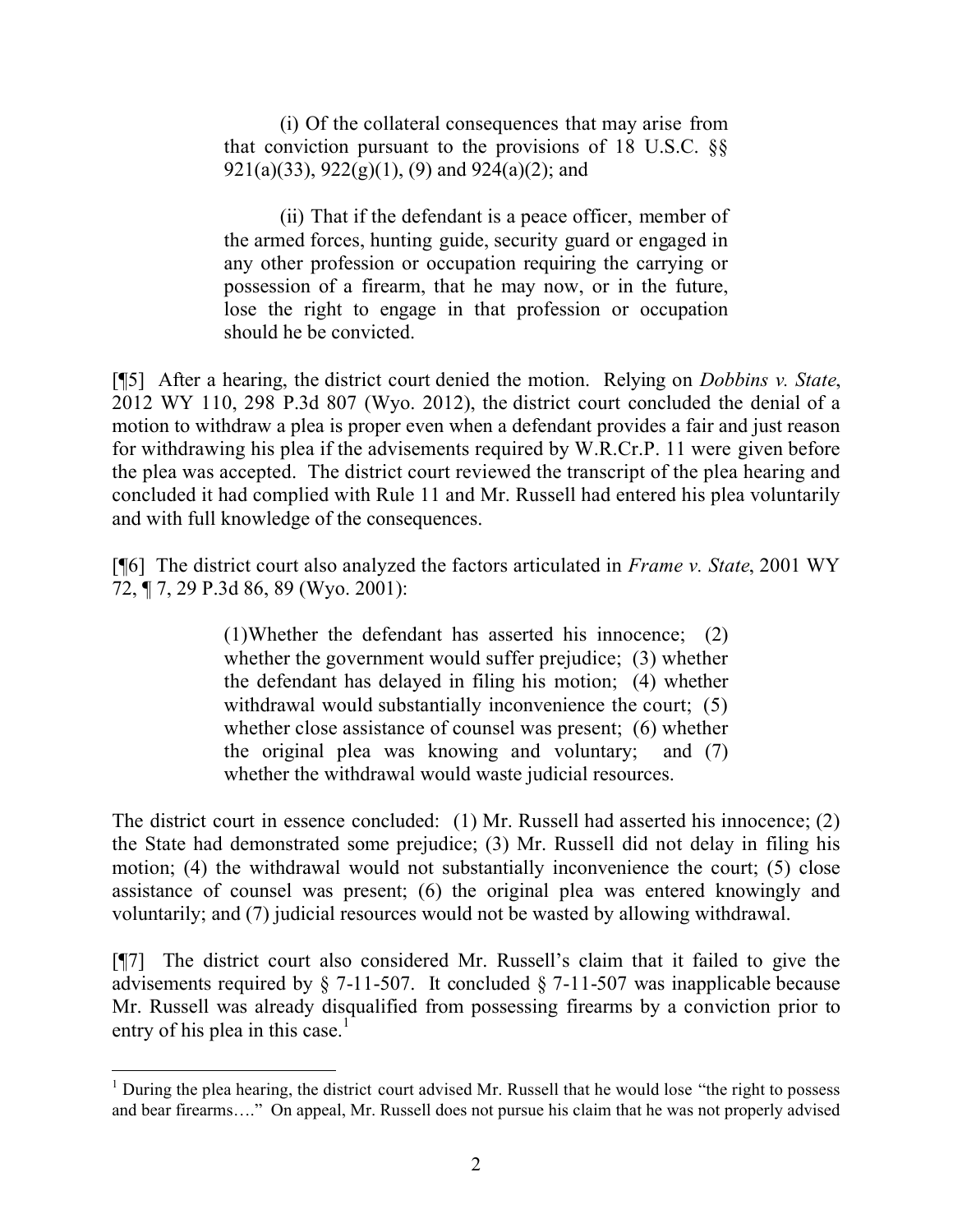[¶8] Finally, the district court considered W.R.Cr.P. 32(d) which provides as follows:

(d) *Plea Withdrawal*. – If a motion for withdrawal of a plea of guilty or nolo contendere is made before sentence is imposed, the court may permit withdrawal of the plea upon a showing by the defendant of any fair and just reason. At any later time, a plea may be set aside only to correct manifest injustice.

Finding Mr. Russell's assertion of innocence to be speculative and conclusory, the district court concluded he had not met his burden of proving that a fair and just reason existed for allowing him to withdraw his plea. Accordingly, the district court entered an order denying his motion and the case proceeded to sentencing. After a hearing, the district court entered a judgment convicting Mr. Russell of conspiracy to possess methamphetamine with intent to deliver and sentenced him to serve eight to fourteen years in prison with credit for 121 days served. Mr. Russell timely appealed.

## **STANDARD OF REVIEW**

[¶9] We review a district court decision on a motion to withdraw a plea for abuse of discretion. *Dobbins*, ¶ 30, 298 P.3d at 815. The core of our inquiry focuses upon the reasonableness of the district court's decision. *Jackson v. State*, 2012 WY 56, ¶ 6, 273 P.3d 1105, 1107 (Wyo. 2012). The findings of fact leading to denial of a motion to withdraw a plea are subject to the clearly erroneous standard of review. *Dobbins*, ¶ 30, 298 P.3d at 815.

### **DISCUSSION**

[¶10] Mr. Russell asserts the district court's conclusion that he failed to meet his burden of proving a fair and just reason for allowing him to withdraw his nolo contendere plea is unreasonable. He contends the district court's factual findings on the *Frame* factors weighed heavily in his favor; therefore, his motion should have been granted. He argues his claim of innocence considered alone constituted fair and just reason for allowing the withdrawal. When combined with the findings on the other factors, he asserts the totality of the circumstances supported allowing him to withdraw his plea. If the circumstances in his case did not present "a fair and just reason" for allowing withdrawal, he argues, no circumstance will satisfy the standard and Rule 32(d) as it was intended to apply to presentence motions is functionally dead.

 $\overline{a}$ 

under § 7-11-507 and we do not address it. We presume, however, that district courts will comply with § 7-11-507 in light of our holdings in *Starrett*, and more recently in *Balderson v. State*, 2013 WY 107, 309 P.3d 809 (Wyo. 2013).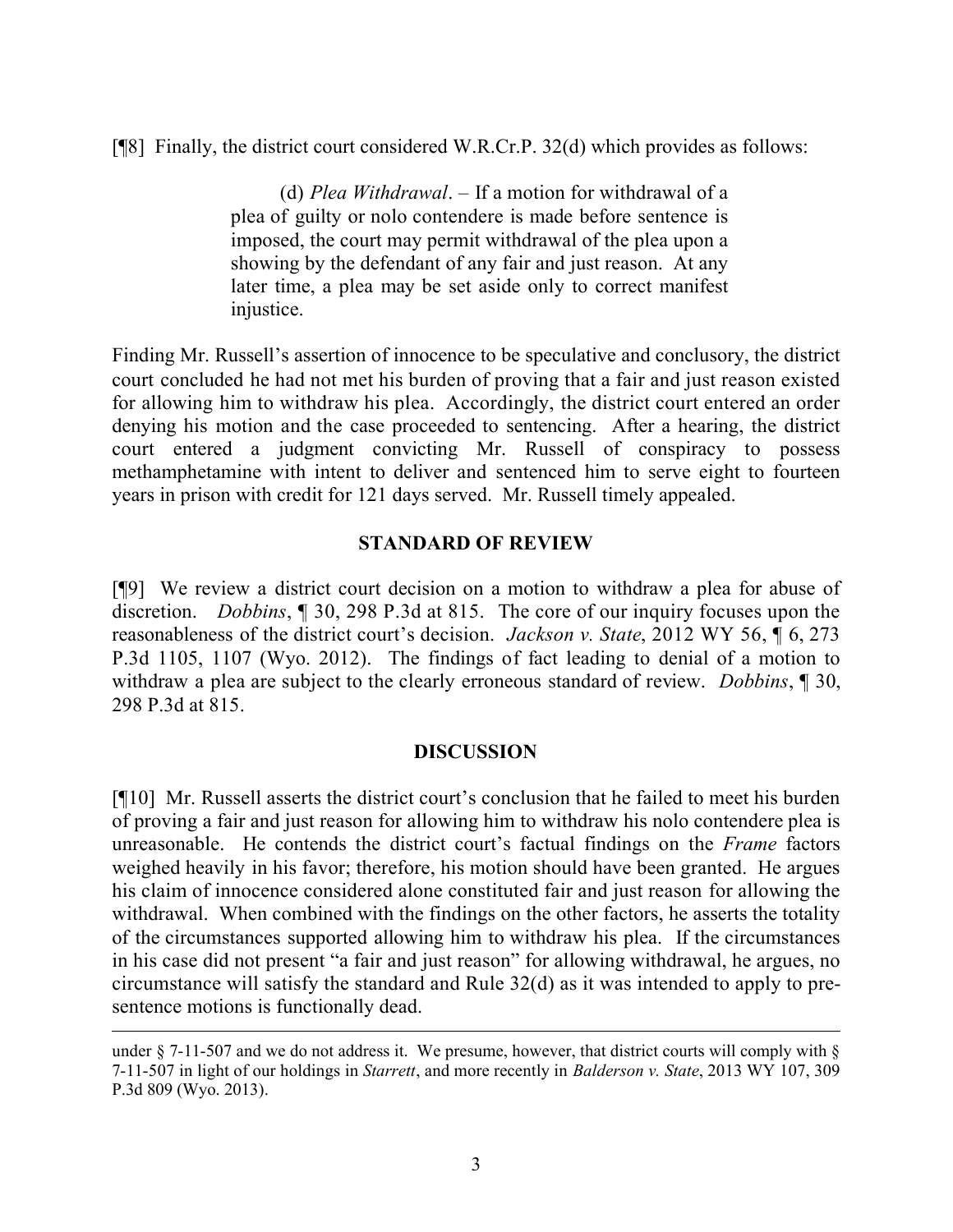[¶11] The State asserts the district court's ruling denying the motion was reasonable. Citing *Dobbins*, the State argues that a district court may deny a motion upon finding that the requirements of W.R.Cr.P. 11 were met when the plea was accepted. Because those requirements were met in this case, the State contends the district court had "unfettered discretion to deny [Mr.] Russell's motion without analyzing the issue further." The State further asserts the district court reasonably concluded Mr. Russell failed to meet his burden of proving "a fair and just reason" under Rule 32(d).

[¶12] In numerous cases, this Court has said:

A defendant does not enjoy an absolute right to withdraw a plea of guilty prior to the imposition of sentence. The trial court is vested with discretion to determine whether to grant a motion to withdraw a plea of guilty made prior to sentencing, and it does not abuse that discretion by denying the withdrawal of the plea so long as the requirements of W.R.Cr.P. 11 were complied with at the time the plea was accepted. Even when the defendant provides a plausible or just and fair reason for withdrawal of the plea of guilty, the denial of the defendant's motion does not amount to an abuse of discretion if the trial court conducted a careful hearing pursuant to W.R.Cr.P. 11 at which the defendant entered a plea or pleas of guilty that was knowing, voluntary, and intelligent.

*Dobbins,* ¶ 11, 298 P.3d at 811, citing *McCard v. State,* 2003 P.3d 142, ¶ 6, 78 P.3d 1040, 1042 (Wyo. 2003). *See also Bear Cloud v. State*, 2012 WY 16, ¶ 18, 275 P.3d 377, 385 (Wyo. 2012); *Demeulenaere v. State*, 2008 WY 147, ¶ 13, 197 P.3d 1238, 1241 (Wyo. 2008); *Hirsch v. State,* 2006 WY 66, ¶ 14, 135 P.3d 586, 592-93 (Wyo. 2006); *Van Haele v. State*, 2004 WY 59, ¶ 14, 90 P.3d 708, 712-13 (Wyo. 2004); *Major v. State*, 2004 WY 4, ¶ 12, 83 P.3d 468, 473 (Wyo. 2004); *Stout v. State*, 2001 WY 114, ¶ 8, 35 P.3d 1198, 1203 (Wyo. 2001); *Nixon v. State*, 4 P.3d 864, 868-869 (Wyo. 2000); *Triplett v. State*, 802 P.2d 162 (Wyo. 1990); *Osborn v. State*, 672 P.2d 777, 788 (Wyo. 1983); *Schmidt v. State*, 668 P.2d 656, 660 (Wyo. 1983). In some of these cases, when asked to decide whether a motion to withdraw a plea was properly denied, this Court limited its inquiry to whether the district court complied with Rule 11. Those cases generally involved a motion to withdraw a plea specifically based on a claim that the plea resulted from a district court's failure to comply with Rule 11. In *Nixon*, 4 P.3d at 869, for example, the defendant moved to withdraw his plea claiming that the district court improperly failed to advise him at the plea hearing of the mandatory minimum sentence for first degree murder. This Court concluded the district court complied with Rule 11 and the defendant's motion to withdraw his plea was properly denied. *See also Stout*, ¶ 14, 35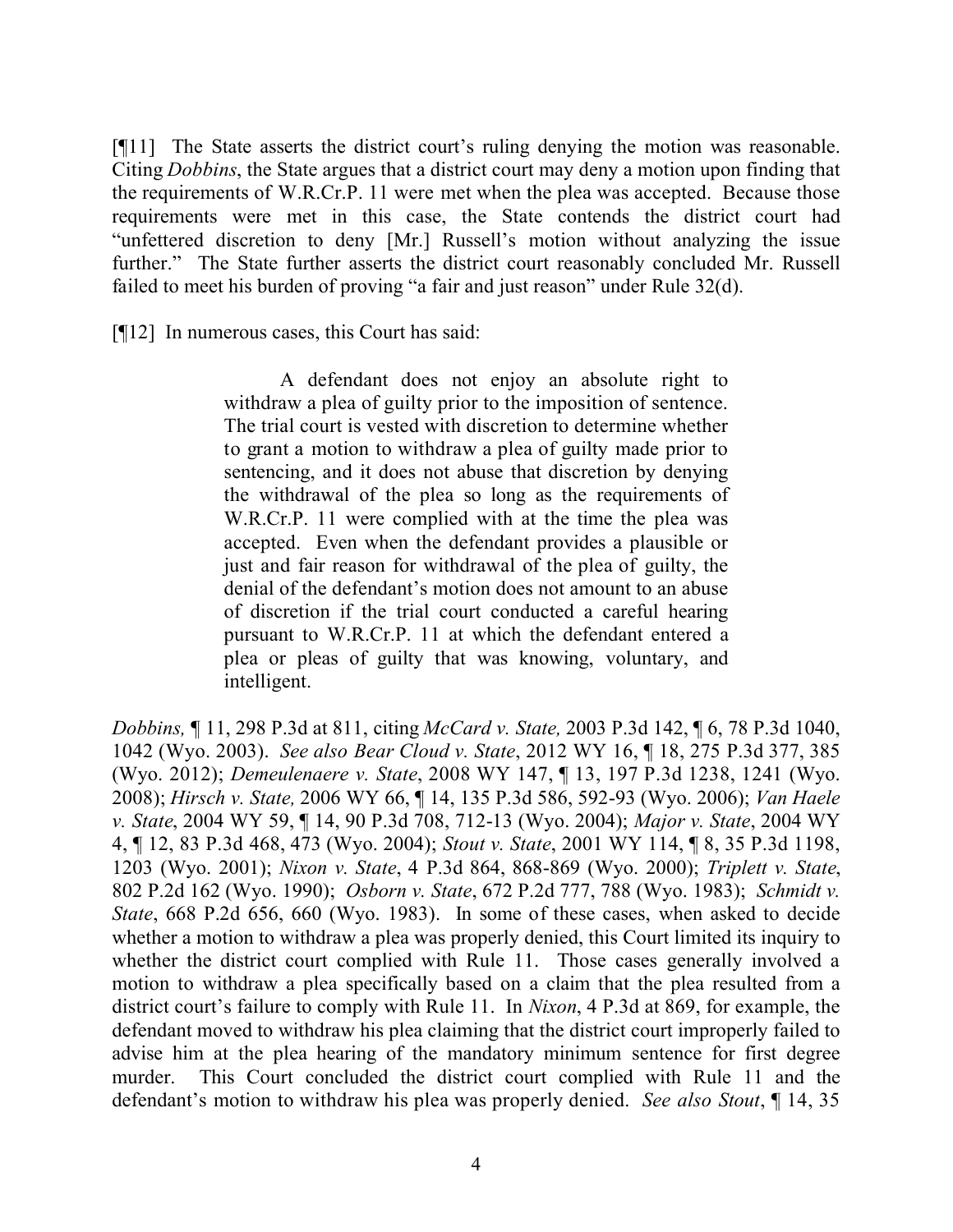P.3d at 1205, where the defendant claimed the Rule 11 hearing transcript showed he did not knowingly, voluntarily or intelligently enter his plea and we concluded the district court correctly found the Rule 11 requirements were satisfied. In the context of a plea withdrawal motion based upon an assertion that Rule 11 was not followed, the quote from *Dobbins* is an accurate statement of Wyoming law.

[¶13] In cases where the plea withdrawal motion was not related to the Rule 11 advisements, however, this Court generally has not limited the focus of our inquiry to Rule 11 but has considered other factors when reviewing a district court denial of a motion to withdraw a plea. In *Osborn*, 672 P.2d at 789, for example, the defendant sought to withdraw his plea claiming that he was under the influence of drugs at the time he entered it. He did not claim that the district court failed to inquire at the plea hearing whether he was under the influence of drugs and he was not asserting a lack of compliance with Rule 11. In considering his claim on appeal that the district court abused its discretion when it denied his motion to withdraw his plea, this Court carefully reviewed not only what occurred at the plea hearing but also the evidence presented at the change of plea hearing, including the testimony of three witnesses who either observed the defendant around the time of his plea or had specialized knowledge concerning the medications he took. Their testimony was to the effect that the defendant showed no signs of being impaired and had not taken dosages sufficient to cause impaired reasoning. *Id*. at 790-91. Based upon what occurred before, during and after the defendant entered his plea, including the evidence presented at the hearing on the motion to withdraw, the Court concluded there was no abuse of discretion. Because the defendant's motion was not based upon a claim of noncompliance with Rule 11, the Rule 11 advisements were not the focus of this Court's inquiry.

[¶14] In *Schmidt*, 668 P.2d at 659, the defendant sought to withdraw his guilty plea after obtaining new evidence supporting a defense of mental illness or deficiency. While agreeing the evidence presented a fair and just reason for withdrawal of his plea, this Court reviewed what occurred at the hearing when the plea was accepted and concluded the defendant was advised in accordance with Rule 11 (then Rule 15), there was no indication the guilty plea was not voluntary, there was a factual basis and the defendant understood the consequences of pleading guilty. The Court stated:

> Withdrawal of a plea of guilty before sentencing is not an absolute right. Denial by the district court is within its sound discretion and there must be a plausible reason for withdrawal. [citations omitted] Where an exhaustive voir dire of defendant before accepting plea makes it abundantly clear that the plea was entered voluntarily, with full understanding of its consequences, and there is a factual basis, there is no abuse of discretion.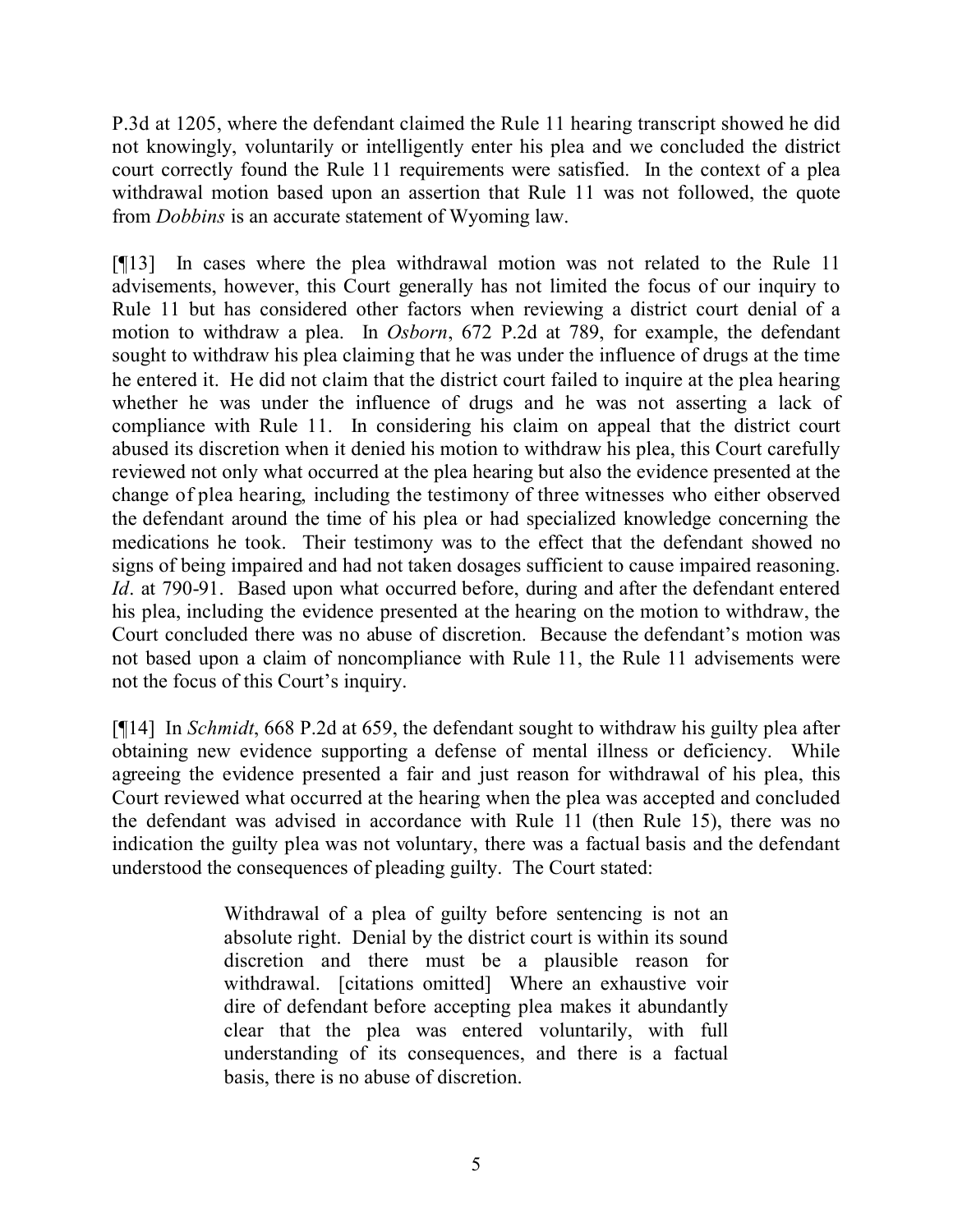*Id*., quoting *Ecker v. State*, 545 P.2d 641, 642 (Wyo. 1976). However, the Court went on to consider other circumstances besides the district court's compliance with Rule 11.

> The trial court twice had ordered that Schmidt be examined on the issue of mental illness or deficiency. It had before it a third report from the Wyoming State Hospital, a fourth report from Dr. Yost, and a report made some years earlier in Iowa. The case had been filed in the district court for almost a year. Similar proceedings had been conducted in a neighboring county. The State of Wyoming had prepared its case for trial on two occasions, and on one of those the jury panel actually had reported for duty. Because abuse of discretion is the standard we do not require that the State establish prejudice, but on the state of this record we could not as a matter of law negate a conclusion by the district court that prejudice had been shown.

*Schmidt*, 668 P.2d at 661.

[¶15] *Osborn* and *Schmidt* were decided before *Frame*, 2001 WY 72, 29 P.3d 86, in which this Court adopted the seven part test for reviewing a district court's exercise of discretion in ruling on a motion for plea withdrawal. As reflected in *Osborn* and *Schmidt*, even before adoption of the *Frame* factors, this Court's review was not limited to whether the Rule 11 advisements were given when the plea was entered; rather, this Court considered all of the relevant circumstances. Likewise, in *Frame*, the defendant did not contend the district court failed to comply with Rule 11; rather, he asserted he was forced to plead guilty by his attorney. *Frame*, ¶ 8, 29 P.3d at 89. It was in that context that we adopted the seven factor test for reviewing a district court's exercise of discretion to deny a motion for plea withdrawal. As in earlier cases, we reviewed all of the circumstances including the defense attorney's performance throughout the case, the evidence the State had against the defendant and the defendant's extensive criminal history. We concluded the defendant's claim of coercion was without merit based upon all of the circumstances and did not limit our review to whether the Rule 11 advisements were properly given at the plea hearing.

[¶16] Since *Frame*, this Court has continued to consider all of the relevant circumstances when reviewing district court rulings relating to plea withdrawals. *See Doles v. State*, 2002 WY 146, ¶ 11, 55 P.3d 29, 32 (Wyo. 2002), where the defendant sought to withdraw his plea claiming his counsel was ineffective in that she coerced him into pleading guilty and upon review of the *Frame* factors we concluded denying the motion for plea withdrawal was not an abuse of discretion; *Herrera v. State*, 2003 WY 25, 64 P.3d 724 (Wyo. 2003) in which we held the defendant presented a fair and just reason for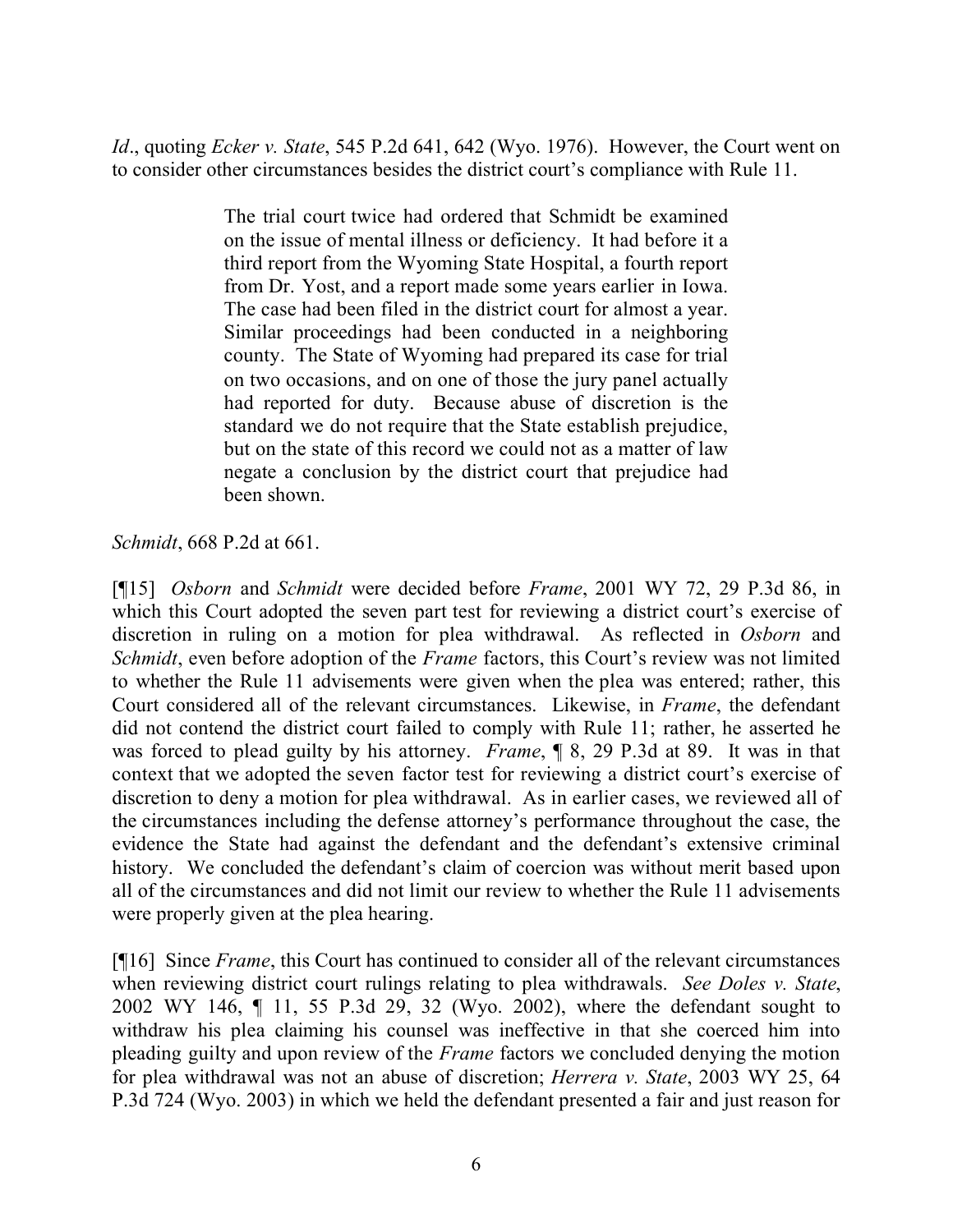withdrawing his plea where the prosecutor breached the plea agreement; *McCard*, ¶ 7, 78 P.3d at 1043-44, where after considering the Rule 11 advisements and the *Frame* factors, we concluded the defendant did not posit a fair and just reason for withdrawing his plea; *Major*, ¶ 13, 83 P.3d at 473, where we concluded the record demonstrated compliance with Rule 11 at the plea hearing and the defendant failed to show a fair and just reason for withdrawing his plea. *See also Dobbins*, ¶ 53-71, 298 P.3d at 821-25; *Jackson*, ¶ 10, 273 P.3d at 1109; *Kruger v. State*, 2012 WY 2, ¶ 25, 268 P.3d 248, 254 (Wyo. 2012); *Miller v. State*, 2006 WY 92, ¶¶ 7-11, 138 P.3d 688, 690-691 (Wyo. 2006); *Hirsch*, ¶¶ 15-23, 135 P.3d at 593-595; *Van Haele*, ¶ 33, 90 P.3d at 717.

[¶17] Given the plethora of cases in which this Court has considered all the circumstances surrounding entry of an initial plea and the reasons for withdrawing a plea, the State is incorrect in its assertion that the district court had unfettered discretion to deny the motion upon finding the Rule 11 requirements were met at the hearing when Mr. Russell entered his plea of nolo contendere. To the extent the district court's ruling suggests that compliance with Rule 11 when the plea was entered was grounds in and of itself to deny the motion to withdraw, it was likewise incorrect. When lack of compliance with Rule 11 is not the sole basis for a defendant's motion to withdraw a plea, the court's inquiry in determining whether to grant the motion is broader than Rule 11, encompassing the *Frame* factors and whether the defendant has presented a fair and just reason for the motion within the meaning of Rule 32.

[¶18] We turn to consideration of whether the district court abused its discretion when it denied Mr. Russell's motion. In the motion and at the hearing, defense counsel argued that Mr. Russell made no admissions at the hearing when he entered his nolo contendere plea and was now asserting his innocence. Defense counsel further asserted that the information and supporting affidavit, which together were over twenty pages long, mentioned Mr. Russell in only three of eighty-five paragraphs:

> 37. On November 21, 2011, text messages and calls were intercepted whereby Tim *Russell* agreed to put \$100.00 in [co-defendant] Frederick's [bank] account because Frederick was stranded out of state.

> 71. On December 18, 2011, Frederick met with . . . *Russell* according to communications that were intercepted by agents.

> 72. Subsequently on December 18, 2011, agents intercepted a telephone call from Frederick to [co-defendant] Lewis. Frederick said that he looked in the shed and it did not look like he had enough methamphetamine for Lewis. Frederick said that he only found "8" of them. Lewis said she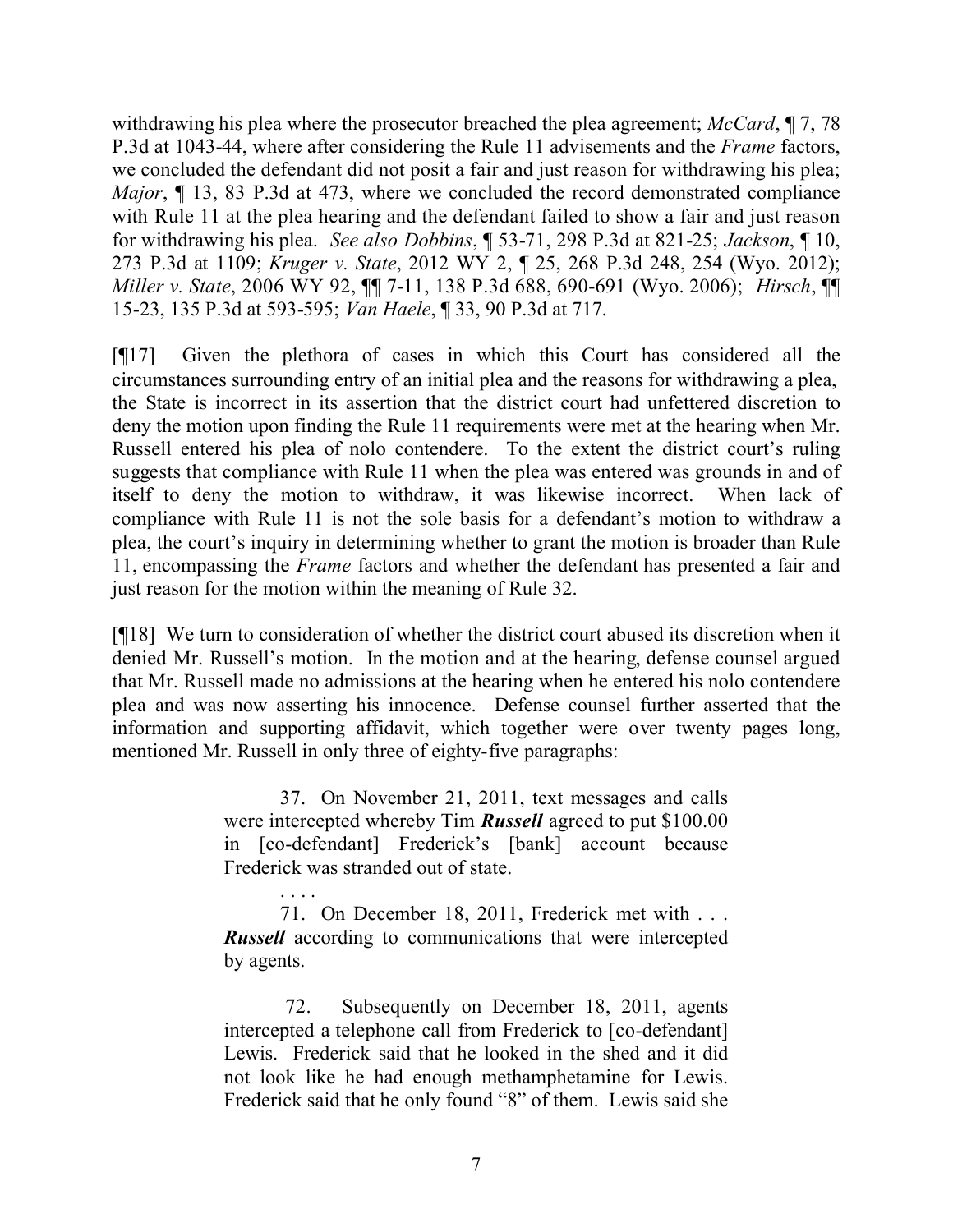wanted one. Frederick said that they were "small ones," indicative of grams rather than ounces. Shortly thereafter, Lewis called Frederick. Frederick said that he would bring "it back" in ten minutes and wanted to know if Lewis got her money together. Shortly after that, Frederick called Lewis and said that he was going to bring Lewis' "shit" to her house. The two then argued and that call ended. Minutes later, Lewis called Frederick. Frederick asked if Lewis was just going to "give it all away." Several minutes later, Lewis called Frederick and wanted to know if it was possible to get more "stuff" to sell. Frederick said he had enough, but wanted Lewis to pay for what Frederick gave her the previous day. Later that evening, Frederick called Lewis. Frederick wanted to come over to see Lewis. Lewis said that she wanted more of that "one thing." Frederick said that he had to meet with *Russell* and get some methamphetamine from *Russell*. Lewis said that she did not want to deal with *Russell*, she only wanted to deal with Frederick. The two argued, then discussed what to eat for dinner. Frederick said that he would bring Lewis some methamphetamine after he met with *Russell*.

(Emphasis added.)

[¶19] Addressing the allegations in these three paragraphs, defense counsel asserted there were plausible explanations having nothing to do with illegal drugs for why Mr. Russell might be willing to send Frederick money and in any event Mr. Russell never sent the money. Defense counsel argued the conversation between Lewis and Frederick was hearsay and could not be used to prove a conspiracy and there were other possible explanations for Frederick mentioning Mr. Russell, such as perhaps wanting to get Lewis off his back by diverting her attention elsewhere. Defense counsel argued the case against Mr. Russell was thin at best and Mr. Russell's assertion that he was innocent was by itself a "fair and just reason" for allowing him to withdraw his plea.

[¶20] Under *Frame*, a defendant's assertion of innocence is one factor considered in deciding whether to grant a motion for plea withdrawal. *Frame*, ¶ 7, 29 P.3d at 89. Addressing all of the factors, we have said:

> Our intention in setting out the list of factors in *Frame* was to provide guidance to the trial courts in making the determination of whether a defendant has presented a fair and just reason in support of the motion to withdraw his guilty plea. The factors were also intended to assist us in reviewing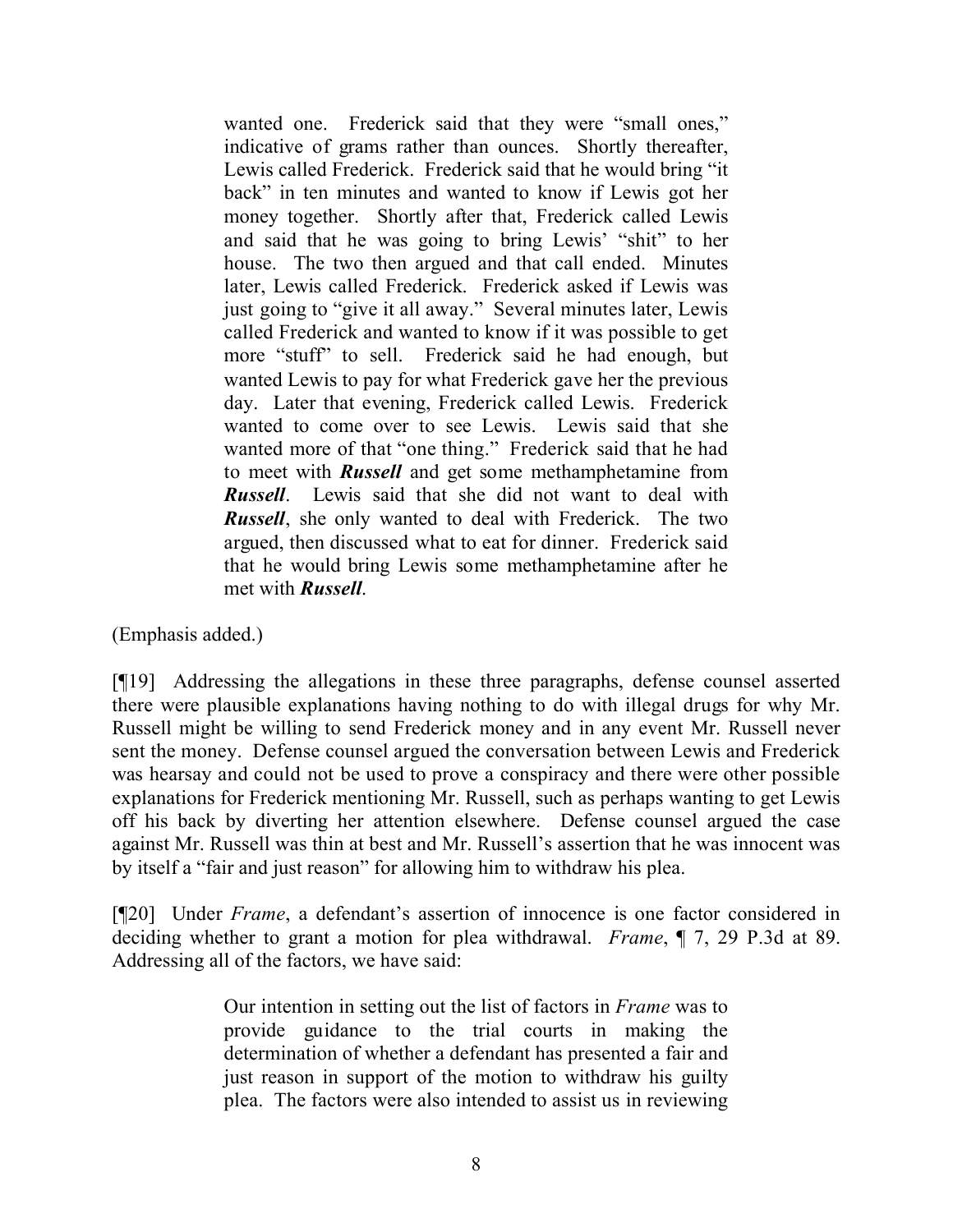the district court's decision . . . . We emphasize, however, that the factors were offered in *Frame* as a guide to the considerations that may be relevant in determining a motion to withdraw and consideration on the record or each specific factor by the court is not mandatory. *No single factor is dispositive*, and the ultimate determination on the motion is based upon whether the defendant has carried his burden of establishing a fair and just reason for withdrawal.

*Dobbins*, ¶ 53, 298 P.3d at 822, quoting *Major,* ¶ 14, 83 P.3d at 473. Thus, an assertion of innocence does not by itself establish a fair and just reason for allowing plea withdrawal.

[¶21] Mr. Russell's assertion of innocence came through his attorney by way of written motion and oral argument. Mr. Russell did not testify at the hearing on his motion nor did he submit an affidavit setting forth evidence supporting his claim of innocence. The district court concluded the assertion was speculative, conclusory and based upon defense counsel's admittedly incomplete review of discovery.

[¶22] This Court has not previously addressed the issue of what a defendant must show in order to meet his burden of proving a fair and just reason exists for withdrawing his plea based upon an assertion of innocence. Other courts that have addressed the issue, however, require more than a bare assertion of innocence. In *United States v. Byrum*, 567 F.3d 1255,  $1264-1265$  ( $10<sup>th</sup>$  Cir. 2009), for example, where the defendant sent a letter to the court immediately before the sentencing hearing in which he claimed his innocence, the appellate court upheld the denial of the motion for plea withdrawal in part because the defendant failed to "make [any] factual argument that supports a legally cognizable defense." The Court stated:

> While an assertion of innocence may, in some cases, satisfy the first *Yazzie*<sup>2</sup> factor, the "mere assertion of a legal defense is insufficient; the defendant must present a credible claim of legal innocence." *United States v. Hamilton*, 510 F.3d 1209, 1214 (10th Cir. 2007); see also *United States v. Hickok*, 907 F.2d 983, 985 n.2 (10th Cir. 1990) ("[T]he assertion of a defendant's subjective belief in his own innocence does not mandate allowing him to withdraw his plea of guilty." (quotation and alteration omitted)).

 <sup>2</sup> *United States v. Yazzie*, 407 F.3d 1139, 1142 (10th Cir. 2005), in which the Tenth Circuit reiterated the seven factors set out in *United States v. Black*, 201 F.3d 1296, 1299-1300 (10<sup>th</sup> Cir. 2000) which this Court adopted in *Frame*.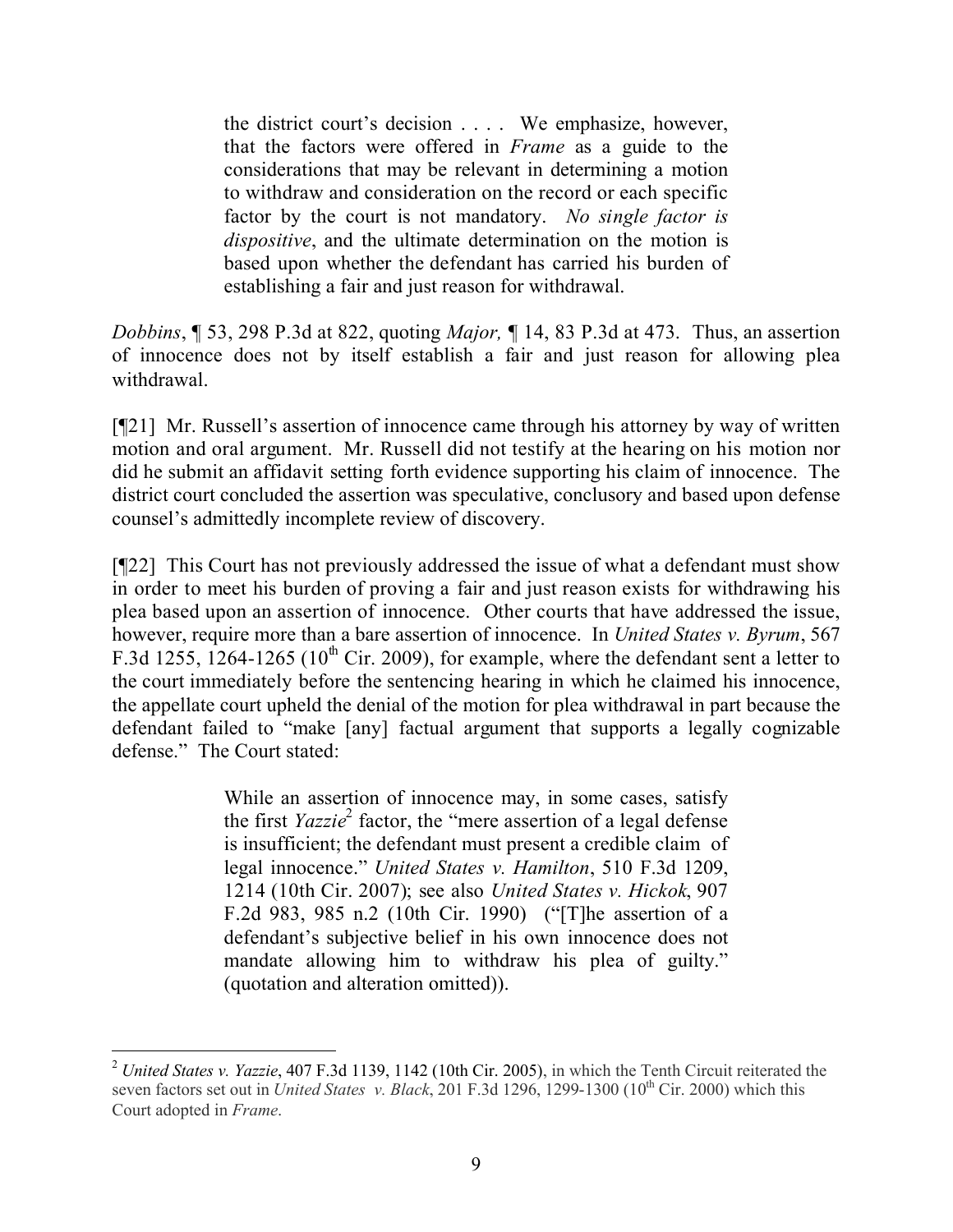*Id.* (Footnote added.) Other courts likewise require a defendant to support his claim of innocence with more than a bald assertion. *See United States v. Hodges*, 259 F.3d 655, 661 ( $7<sup>th</sup>$  Cir. 2001), a defendant must present credible evidence beyond a naked claim of innocence; *United States v. McCoy*, 215 F.3d 102, 106 (D.C. Cir. 2000), the defendant's "general denial" is not enough; he must "affirmatively advance an objectively reasonable argument that he is innocent"; *United States v. Ludwig*, 972 F.2d 948 (8<sup>th</sup> Cir. 1992), a mere assertion of innocence, absent a substantial supporting record, will not be sufficient to overturn a denial of a motion to withdraw; *State v. Cherry*, 691 S.E.2d 40 (N.C. 2010), where a defendant failed to offer evidence to support his claim of innocence, his motion to withdraw his nolo contendere plea was properly denied.

[¶23] In the present case, no evidence was presented in support of Mr. Russell's claim of innocence. Rather, his attorney suggested there might be innocent explanations. Addressing the first allegation against Mr. Russell, defense counsel stated: "And there's lots of innocent explanations for the hundred dollars. Like for instance, Frederick was a friend, and they knew each other since . . . they were children." Addressing the last allegation, defense counsel stated:

> [T]here's all kinds of innocent explanations even for that statement.

> One of the explanations I can conceive of  $-$  I'm just speculating here – but it might be, Well, here you have an addict, Lewis, bugging her boyfriend for methamphetamine. He wants to get rid of her; he just tells her, Hey, go ask Russell. He could have said ask Jones or ask Smith or ask anybody. But – and then there isn't any proof, that I'm aware of anywhere – now I may be wrong … I'm not fully informed, as I sit here today, because I haven't gotten any of the discovery.

> There's no proof anywhere, that I'm aware of, that Russell even had methamphetamine at the time that Frederick said that.

Counsel's hypothetical explanations of the allegations against his client are not evidence and do not give rise to a credible claim of innocence. The district court reasonably concluded Mr. Russell's assertion of innocence did not constitute a fair and just reason for allowing him to withdraw his plea.

[¶24] Mr. Russell next contends that considered together the *Frame* factors weighed heavily in his favor. Of the seven factors, he asserts only two weighed against allowing